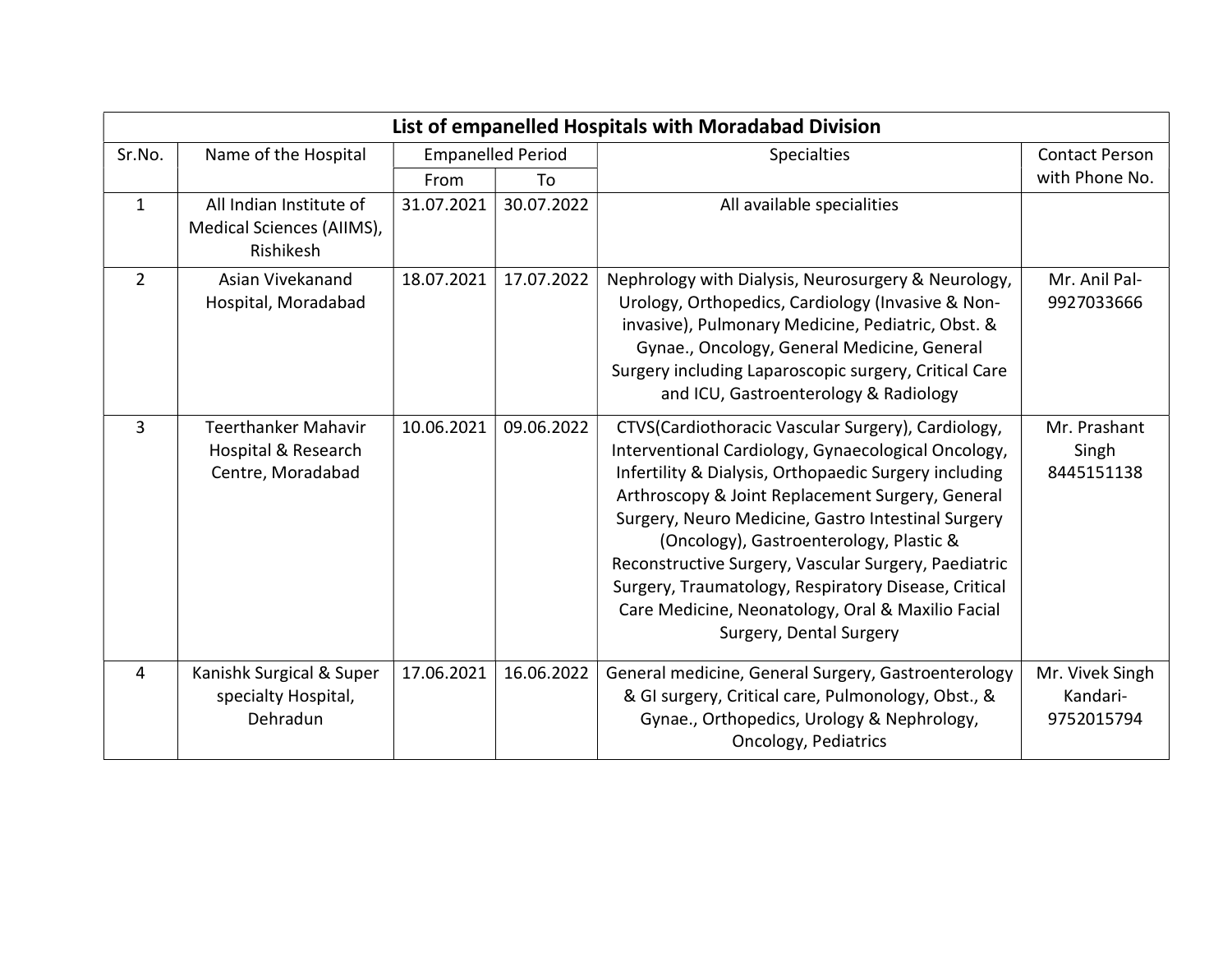| 5              | Yashoda Hospital &<br>Research Centre,<br>Gaziabad                        | 29.06.2021 | 28.06.2022 | Cardiology & Cardiothoracic surgery,<br>Endoscopic/Laparoscopic procedures, Gyne. & Obst.,<br>Orthopedic surgery including joint replacement,<br>General medicine, Pulmonology, General Surgery,<br>Neurology & Neurosurgery, Urology & Nephrology<br>including dialysis, Gastroenterology and GI Surgery,<br>Pediatrics, Dental, Eye & ENT, Cancer treatment<br>(Surgery & Chemotherapy) and diagnostics | Mr. Shekhar Jha-<br>9717491011         |
|----------------|---------------------------------------------------------------------------|------------|------------|-----------------------------------------------------------------------------------------------------------------------------------------------------------------------------------------------------------------------------------------------------------------------------------------------------------------------------------------------------------------------------------------------------------|----------------------------------------|
| 6              | Rajshree Medical<br>Research Institute,<br><b>Bareilly</b>                | 22.06.2021 | 21.06.2022 | Critical Care, General medicine, Cardiology,<br>Neurology, Gastroenterology, Nephrology with<br>dialysis, General surgery, Uro-surgery, Neurosurgery,<br>Orthopedics, Pediatrics, Pulmonology, Obst.&<br>Gynae., ENT, Ophthalmology, Psychiatry, Dentistry,<br>Radiology, Microbiology, Pathology                                                                                                         | Mr. Sanjay Joshi-<br>8192000281        |
| $\overline{7}$ | Glean Cancer Centre &<br>Multispecialty Hospital,<br><b>Bareilly</b>      | 24.06.2021 | 23.06.2022 | Anesthesiology, General medicine, General surgery,<br>Orthopedic surgery (excluding joint replacement),<br>Respiratory medicine, Cardiology (only Non-invasive),<br>Critical care, Onco-surgery & Oncology with radiation<br>therapy                                                                                                                                                                      | Mr. S. Tiwari-<br>9311198889           |
| 8              | Saran Hospital & Institute<br>of Paramedical Sciences,<br><b>Bareilly</b> | 28.07.2021 | 27.07.2022 | ICU & Critical care, General medicine, General<br>Surgery, Obst. & Gynae., Pediatrics, Orthopedics,<br>Radiology & Pathology                                                                                                                                                                                                                                                                              | Mr. Pradeep<br>Saran-<br>7534911365    |
| 9              | Krishna Medical Centre,<br>Dehradun                                       | 27.11.2021 | 26.11.2022 | General medicine, General surgery, Orthopedic<br>surgery (including joint replacement), Neurology &<br>Neurosurgery, Gastroenterology & GI Surgery, ENT,<br>Eye, Cancer treatment (Surgery, Chemotherapy) &<br>Dental                                                                                                                                                                                     | Mr. Deepak<br>Thapliyal-<br>9411727000 |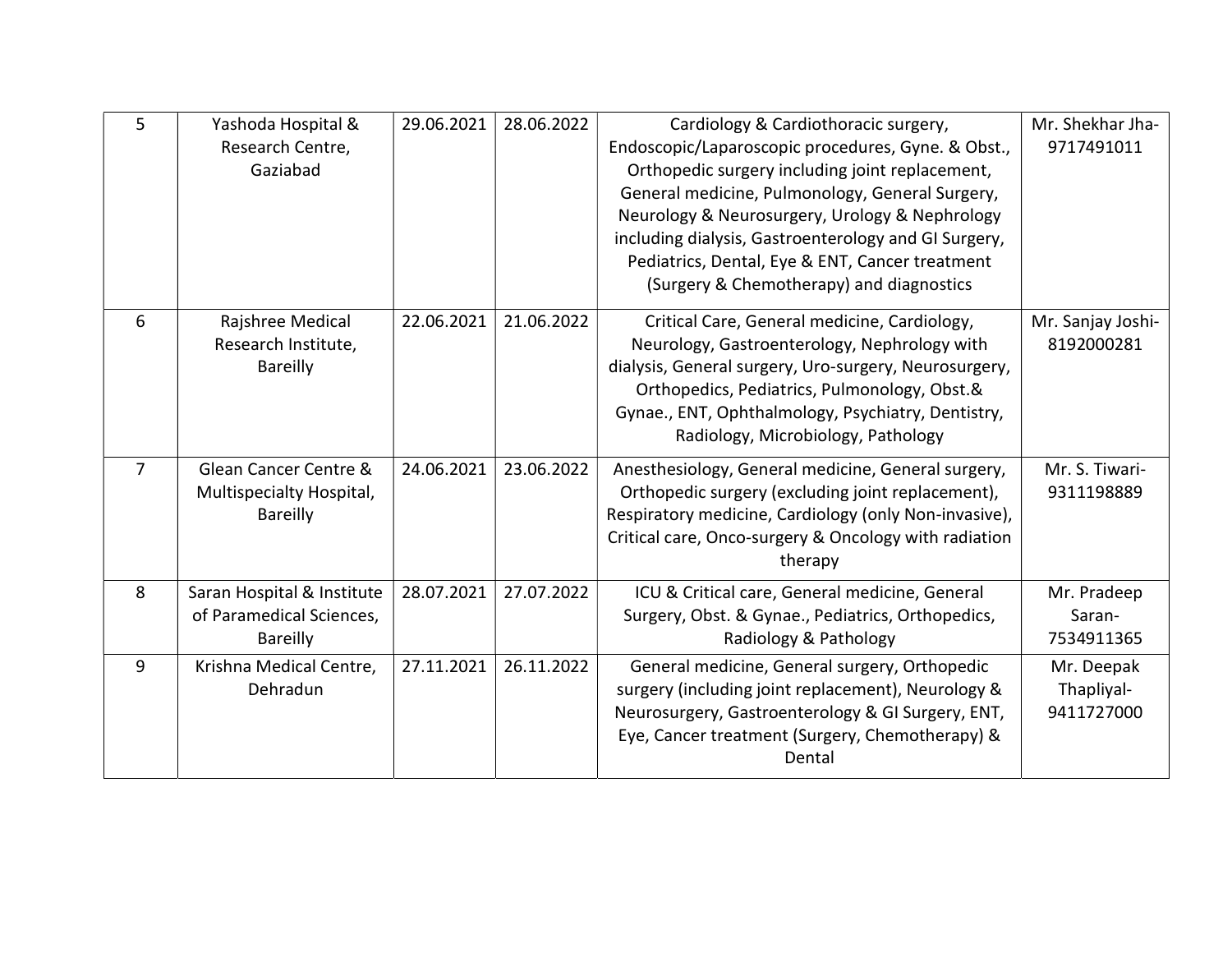| 10 | S. R. S. Kothiwal Hospital,<br>Moradabad                                       | 19.06.2021 | 18.06.2022 | Critical Care, Nephrology with dialysis, Cardiology,<br>Neurology, General Surgery, Orthopedics, Obs. &<br>Gynecology, Pediatrics, ENT, Ophthalmology, Dental,<br>Radiology, Pathology                                                                                                                                                                                                                                                                                                  | Mr. Rohit<br>Sharma-<br>8171600344     |
|----|--------------------------------------------------------------------------------|------------|------------|-----------------------------------------------------------------------------------------------------------------------------------------------------------------------------------------------------------------------------------------------------------------------------------------------------------------------------------------------------------------------------------------------------------------------------------------------------------------------------------------|----------------------------------------|
| 11 | <b>Rohilkhand Medical</b><br>College & Hospital,<br><b>Bareilly</b>            | 06.07.2021 | 05.07.2022 | Anesthesiology, Dermatology & Venereology,<br>Dentistry, Burns, Emergency medicine, General<br>medicine, General surgery, Obst.&Gynae.,<br>Ophthalmology, Orthopedic (including joint<br>replacement), ENT, Pediatrics, Psychiatry, Respiratory<br>medicine, Cardiology, Critical care, Neonatology,<br>Neurosurgery, Oncology (medical, radiation, Surgical,<br>Gynecological), Pediatrics surgery, Plastic &<br>Reconstructive surgery, Urology (including dialysis &<br>lithotripsy) | Mr. Faiz Ansari-<br>05812526011        |
| 12 | Siddh Hospital,<br>Moradabad                                                   | 13.07.2021 | 12.07.2022 | Anesthesiology including Critical Care, Dermatology<br>& Venereology, General Medicine, General Surgery,<br>Obst.& Gynae., Ophthalmology, Orthopedic Surgery,<br>Otorhinolaryngology, Pediatrics, Respiratory<br>Medicine, Cardiology (invasive & non-invasive),<br>Endocrinology, Medical Gastroenterology,<br>Neurosurgery, Pediatric Surgery, Plastic &<br>Reconstructive Surgery, Surgical Gastroenterology<br>including Hepato-Pancreato-Biliary Surgery                           | Mr. Vinesh<br>Kumar-<br>8433169682     |
| 13 | Varunarjun Medical<br><b>College And Rohilkhand</b><br>Hospital, Shahajahanpur | 27.07.2021 | 26.07.2022 | General medicine, General surgery with<br>Laparoscopic, Obst.&Gynae, Pediatrics,<br>Orthopedics (excluding joint replacement), ICU &<br>Critical care, ENT & Eye, Radiology, Pathology                                                                                                                                                                                                                                                                                                  | Mr. Siddhant<br>Gangwar-<br>9634459947 |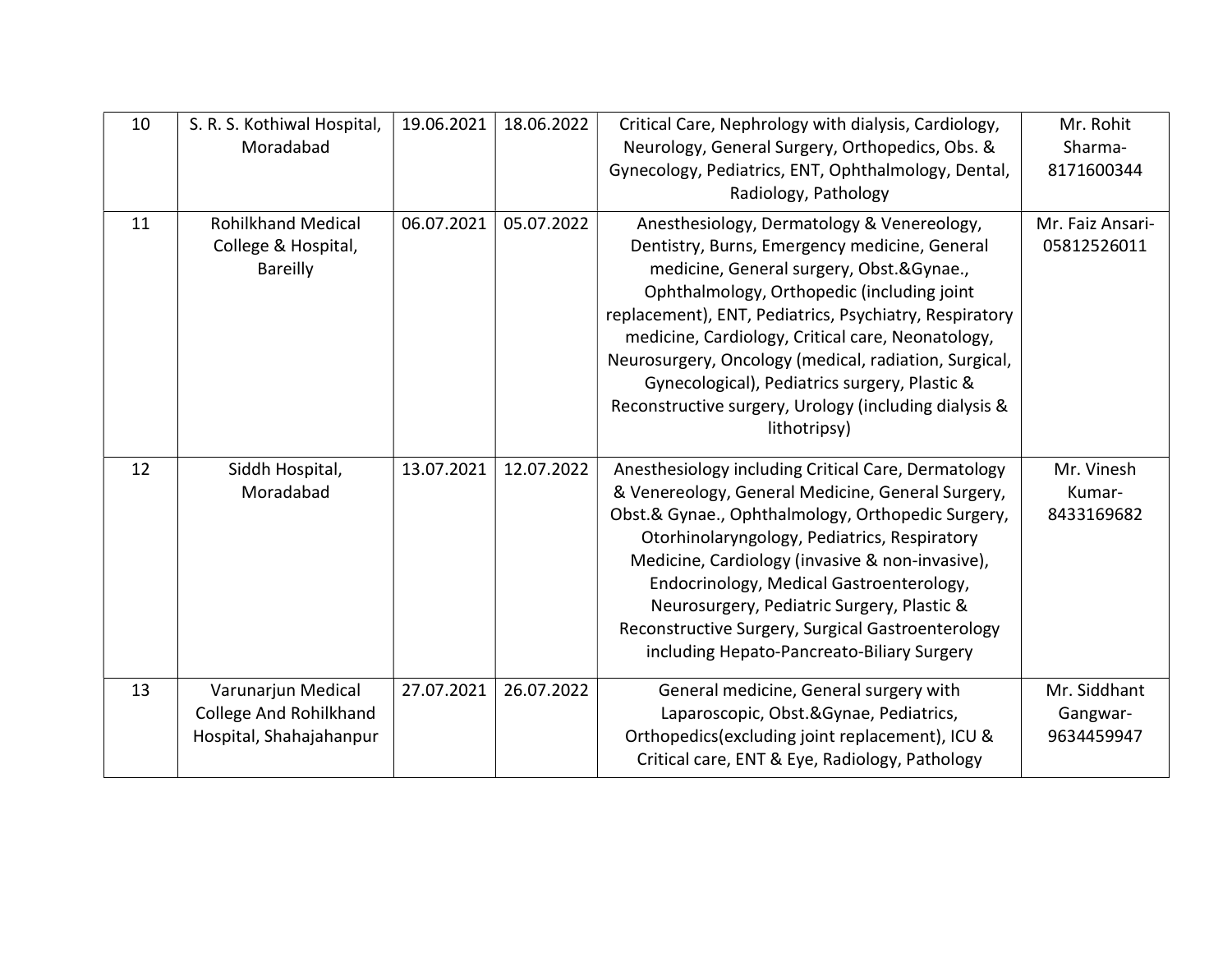| 14 | Sri Sai Hospital,<br>Moradabad           | 13.07.2021 | 12.07.2022 | Critical Care, Cardiology, Neurosurgery & Neurology,<br>Orthopedic, General & Pediatric surgery, Gynae. &<br>Obst., Gastroenterology, Pulmonology, Nephrology<br>with dialysis, Endocrinology, Ophthalmology, Urology                                                                                                                                                                                                          | MR. Vivek<br>Manocha-<br>7055011697   |
|----|------------------------------------------|------------|------------|--------------------------------------------------------------------------------------------------------------------------------------------------------------------------------------------------------------------------------------------------------------------------------------------------------------------------------------------------------------------------------------------------------------------------------|---------------------------------------|
| 15 | Valentis Cancer Hospital,<br>Meerut (UP) | 07.07.2021 | 06.07.2022 | Haemato-Oncology, Chemotherapy & Targeted<br>therapy, Radiation therapy with Linear Accelerator,<br>Hematologic disorders, Cancer Surgery (Surgery for<br>all tumors and cancers including pediatric cancers,<br>head and neck, gynecologic, abdominal etc),<br>Surgery for all brain tumors, Cancer Pathology,<br>Biochemistry, Physiotherapy                                                                                 | Mr. A. G.<br>Alexander-<br>9897693694 |
| 16 | COSMOS Hospital,<br>Moradabad            | 29.07.2021 | 28.07.2022 | Cardiology & Orthopedics only                                                                                                                                                                                                                                                                                                                                                                                                  | Mr. Kapil Gupta-<br>9719152220        |
| 17 | Apex Hospital,<br>Moradabad              | 17.08.2021 | 16.08.2022 | Critical Care, Cardiology, General Surgery,<br>Maxillofacial surgery, Obst. & Gynae., Pediatrics,<br>Nephrology, Gastroenterology, Orthopedics, Urology,<br>Neuro-surgery, Radiology & Pathology                                                                                                                                                                                                                               | Mr. Amit<br>Malhotra<br>7417009628    |
| 18 | Metro Hospital, Haridwar                 | 19.01.2022 | 18.01.202. | Cardiology, invasive cardiology, non-invasive<br>cardiology, cardiothoracic and Vascular Surgery,<br>Nephrology and Dialysis, pulmonology and<br>respiratory medicine, neurology and neurosurgery,<br>gastroenterology and gastro Surgery, Onco-surgery<br>and Medical oncology, General and Laparoscopic<br>surgeries, Internal Medicine, ophthalmology,<br>orthopedic, ENT, Pediatrics, Dental, Gynecology and<br>obstetrics | Mr.Uttam<br>Chakravarty<br>8191902625 |